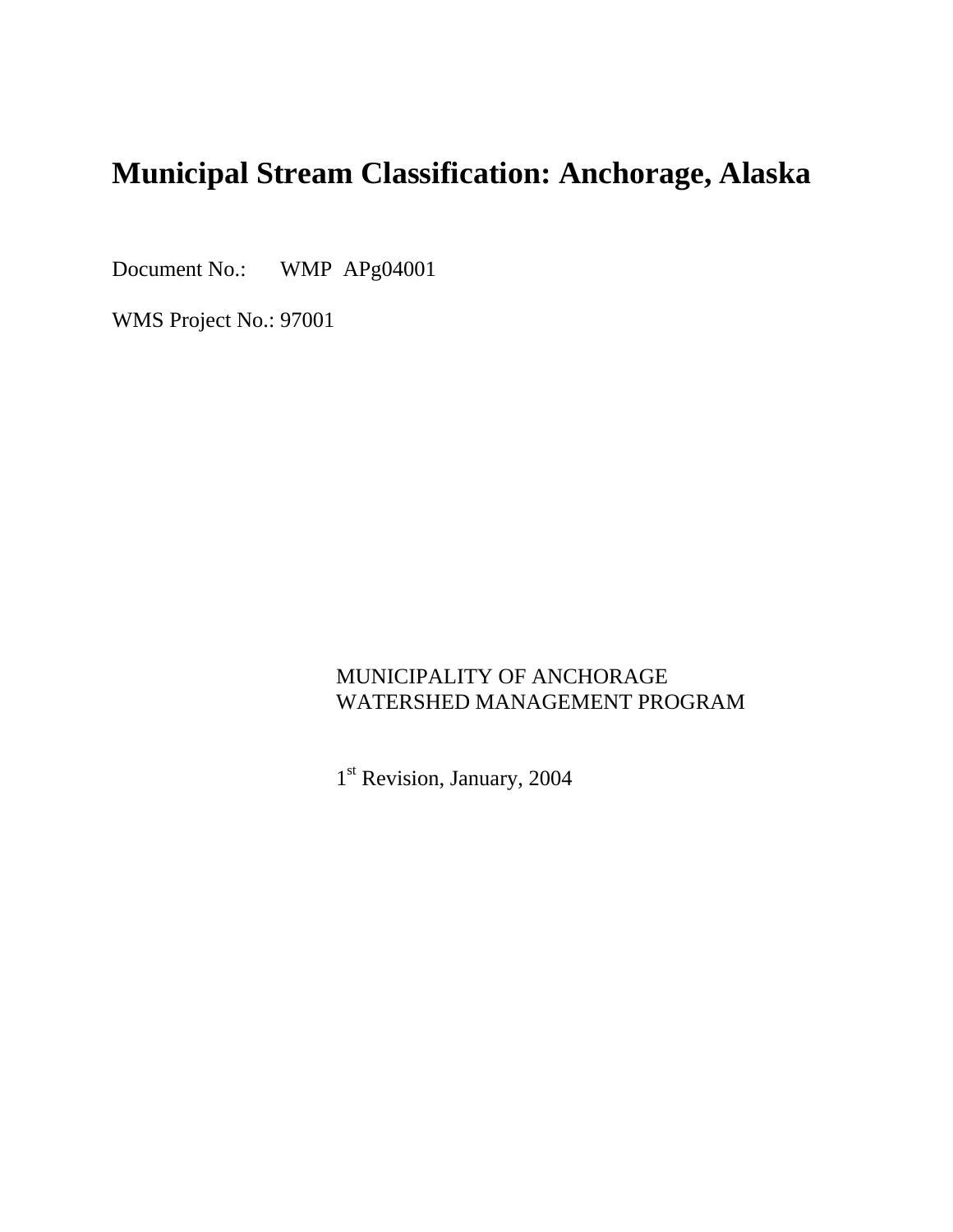## **CLASSIFICATION OF MUNICIPAL HYDROLOGIC FEA**t**URES**

The Municipality of Anchorage (MOA) requires clear definitions and mapping criteria for identifying and locating surface and drainage waters ("hydrologic features") within its corporate boundaries. Surface streams where defined as "U.S. waters" have long been subject to a range of regulatory and legal controls which constrain activities near and within these waterways. Under the federal NPDES rule for discharging storm water to natural waters, Anchorage drainage waters have also become subject to more rigorous regulatory constraints. Current local, State and federal definitions of U.S. waters are very broad but, in the past, have been generally adequate for resource and landuse management along Anchorage's mainstem watercourses. However, continuing urbanization within upstream tributary areas and increased federal oversight of storm water discharges has raised controversial issues of identification and drainage maintenance for smaller surface water flows.

The definitions and mapping criteria presented in this synopsis attempt to address this increased complexity by providing tools for identifying and classifying hydrologic features (including streams and drainageways) that will meet legal as well as practical urban planning needs. These definitions and criteria are intended to provide a single unambiguous standard for classification of the Municipality's surface and drainage waters for a multitude of management purposes. The definitions broadly encompass all marine shoreline, lake, pond, wetland, stream and drainageway features (including natural and constructed storm flow conveyances). The definitions and mapping criteria presented here have been developed primarily to reflect current Municipal administrative code and to support practical Municipal management information needs. However, all definitions

and mapping criteria are also founded on nationallyestablished technical characterizations of hydrologic features and are defensible on this basis. Finally, they have also been shaped in context with a normal understanding of these types of features so as to provide a credible basis for public acceptance of mapping performed using these criteria.

### **MUNICIPAL HYDROLOGIC FEATURES**

Within the Municipality's hydrologic classification system, six major classes of features are recognized: 1) marine features, 2) ground water features, 3) snow and ice features, 4) 'stillwater' or lake features, 5) wetland features and 6) 'watercourse' features, including both streams and drainageways (Table 1). These classes are briefly summarized below and are defined in the Definitions section of this document.

| TABLE 1<br><b>MOA HYDROLOGIC</b><br><b>FEATURES</b>                    |
|------------------------------------------------------------------------|
| <b>Marine</b>                                                          |
| <b>Ground Water</b>                                                    |
| <b>Snow and Ice</b>                                                    |
| <b>Stillwater</b><br>$\angle$ Lake                                     |
| Wetland                                                                |
| Watercourse<br>$\triangleright$ Stream<br>$\triangleright$ Drainageway |

*Marine* features include all geographic areas with surface elevations below the local mean high water line (MHWL). For the MOA, Cook Inlet, Turnagain Arm, and Knik Arm and all of their associated embayments comprise "marine" features. A marine feature is bounded by a linear feature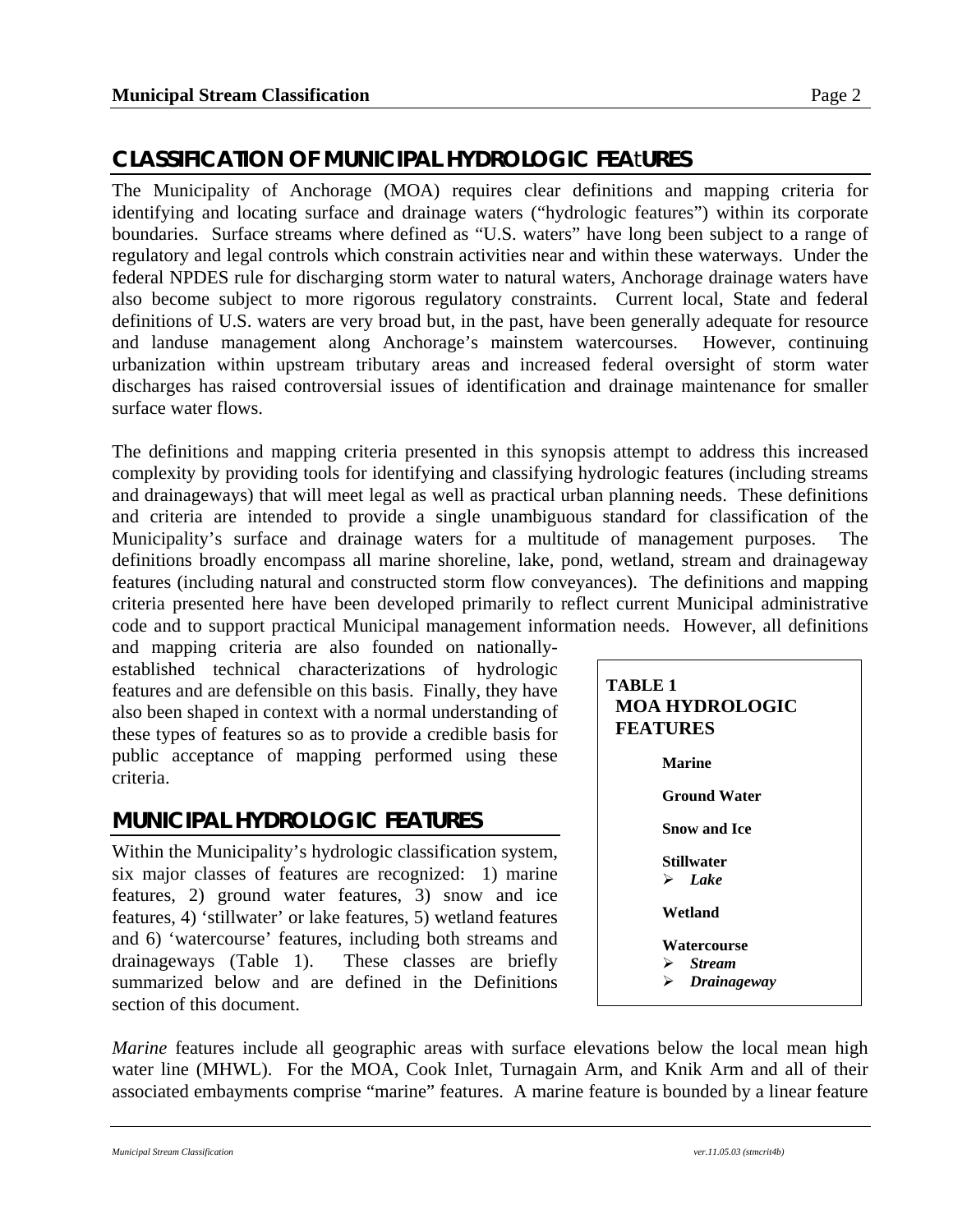called a "shoreline" which is generally coincident with the MHWL and marks the boundary between marine waters and land.

*Ground Water* features include all spatially significant and definitive water-saturated zones beneath the earth's surface, both shallow and deep. They include aquifer (potable water-producing) and nonaquifer features. This map class also includes important surface zones where surface and ground water interact (including ground water 'recharge' and 'discharge' zones).

*Snow and Ice* features include naturally-occurring perennial accumulations of snow and ice, including glaciers and snowfields. This class also represents any significant natural accumulation of snow that recurs annually or periodically but that is typically melted by the end of a summer.

*Stillwater* features include all lakes and ponds. Lakes are generally perennial or ephemeral inland bodies of open, standing water. Lakes are characterized by open water—thus, standing water that exists solely amongst vegetation (e.g., as in a swamp, marsh or mire) does not comprise a "lake".

*Wetland* features include all wetland areas as defined by the U.S. Army Corps of Engineers. 'Intertidal' or coastal wetlands (brackish water features) are administered directly by the Corps of Engineers. The inland boundary of these features is typically delineated at the mean higher high water line on Municipal map sets. 'Freshwater' wetlands are administered by the Municipality under the Anchorage Wetlands Management Plan (Municipality of Anchorage, 1996). Wetlands administered by the MOA generally comprise three different management types: 1) designation A wetlands, 2) designation B wetlands and 3) designation C wetlands. Any wetland feature may also include 'deepwater wetland' components, also mapped as 'lake' features in MOA lake datasets.

Finally, *Watercourse* features include all natural or man-made channels or conduits that have been formed as the result of flowing water, or that in fact do, or are intended to, convey surface water flows. Watercourse features include two general types: 'Streams' and 'Drainageways'. Both streams and drainageways may have either natural or man-made channels. All streams and drainageways have beginning points ('sources' and 'inlets' respectively) and an ending point (an 'outlet' for streams and natural drainageways and an 'outfall' for constructed drainageways). In general, streams and drainageways can be distinguished by differences in the source and longevity of flow. Streams always have relatively prolonged and (at least in their original unmodified form) natural sources of flow. Conversely, drainageways convey only ephemeral storm water flows, or those flows resulting from drainage or other construction. Streams and drainageways in the context of this document have very specific defining criteria (see the Definitions section of this document). The remainder of this document focuses on distinguishing and characterizing these two types of watercourse features.

## **DISTINGUISHING 'WATERCOURSE' FEATURES**

Distinguishing geographic watercourse features within the Municipality as either streams or drainageways has substantial legal and economic significance. The classification scheme presented in this document incorporates specific defining criteria to aid in making defensible and reproducible identifications.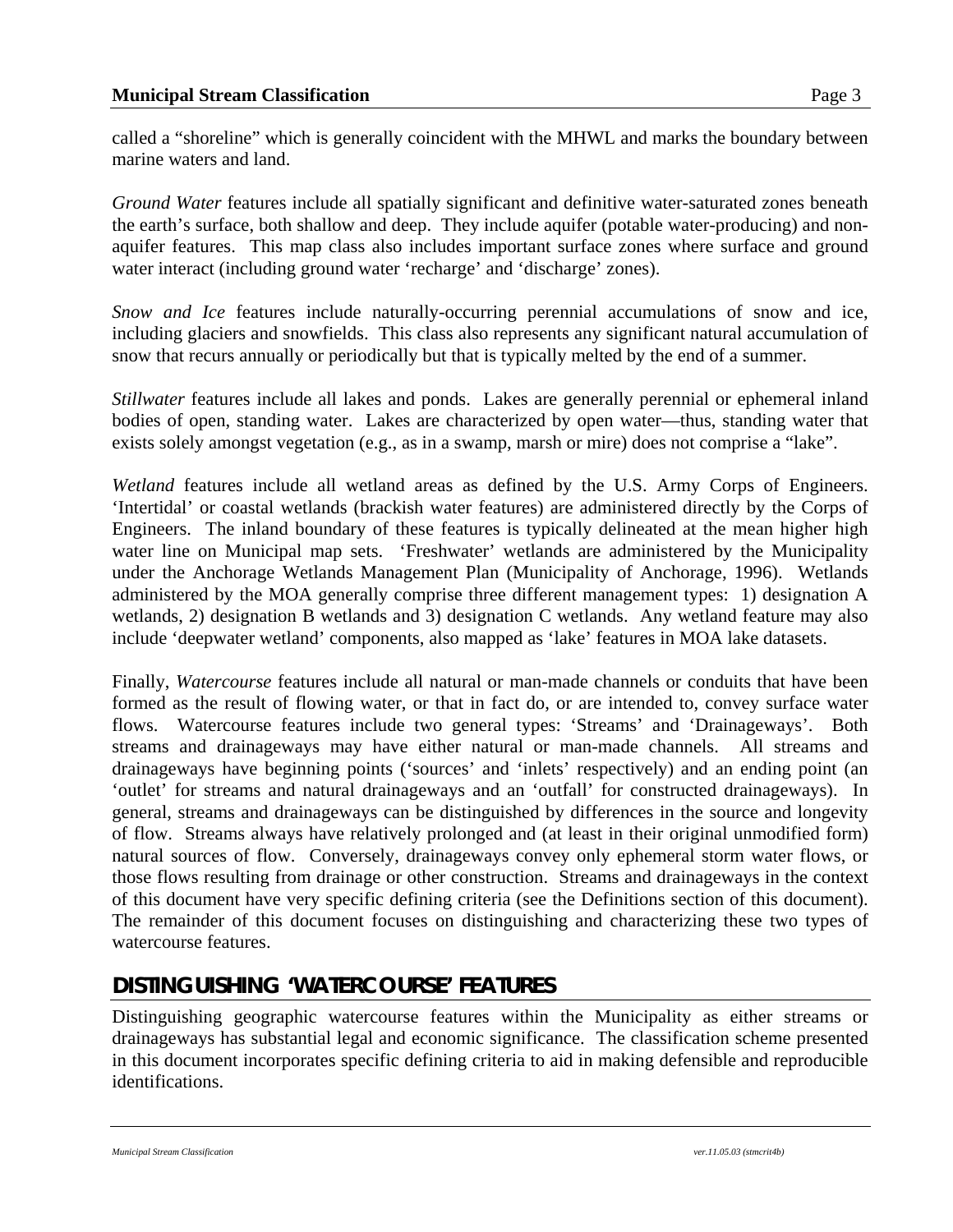#### **Municipal Stream Classification Page 4**

Characterizing constancy of flow is central to correctly classifying a watercourse as either a stream or drainageway. In general, *drainageways* include all surface water conveyances that transmit surface runoff from single storm events, or flows from highly localized snow melt, or flows from man-made drainage devices that intercept ground water. Except in the case of drainage devices that intercept ground water, flows along these conveyances are typically very brief. Note that drainageways may be natural features, such as a hillside swale or rill, or they can be man-made features, such as a ditch or a storm drain pipe. Thus, this classification recognizes two basic types of drainageways: natural, and constructed. A "natural" drainageway is a natural feature, such as a swale or rill, that serves to collect and direct ephemeral surface water flows. A "constructed" drainageway is any man-made channel or conduit designed to convey storm or other drainage waters.

*Streams* differ primarily from drainageways in that they typically transmit surface and ground water flows over some prolonged period of time. Flows over a "prolonged period of time" will generally (but not necessarily always) reflect contributions from runoff from multiple storm events, runoff generated from area-wide snow melt or other sources of prolonged snow melt, and ground water discharges. A "prolonged period of time" does not imply that a stream must have a continual flow. Streams for this classification reflect federal law in that they may be either "perennial" or "intermittent". Perennial streams have a continual (year-round) flow. Intermittent streams have flows that are either spatially or temporally discontinuous. "Temporally intermittent" streams typically have seasonal periods of flow followed by periods of no-flow—but when flow does occur volumes must still exceed that which would result from single storm events or from ground water flows induced solely from constructed drainages. "Spatially intermittent" streams may have sections along the stream alignment where flow is not present, either periodically or perennially. However all streams must display spatial continuity. That is, each uniquely identified stream feature must occupy a continuous line across which flow could occur (a 'topographic flow line') and where transmission of surface water either does or could take place. Finally, note that this classification does not include an "ephemeral" stream type. Under this classification an ephemeral surface flow feature is, by definition, a drainageway.

#### **MAPPING AND CLASSIFYING STREAMS AND DRAINAGEWAYS**

Designers, planners, regulators, maintenance staff and other users often require knowledge about the character of a stream or drainageway feature only along some small portion of the watercourse alignment and may thus tend to view watercourses—streams or drainageways—simply as a series of isolated pieces. Sound mapping and classification of watercourses requires a much more comprehensive viewpoint because of the spatial variability inherent in watercourse characteristics. The character of many attributes (e.g., width, depth, flow, intermittency) varies significantly along the length of each watercourse. In fact, stream and drainageway features are by their nature networks that can vary profoundly from place to place yet will still retain an overall physical continuity and character fundamental to the basic functionality of the watercourse system as a whole. Thus, a spatially wholistic approach to the identification and classification of watercourses that considers features as the sum of their parts (and not simply as a series of disassociated parts) is fundamental to the Municipal (and really any hydrologically-sound) philosophy of identification and classification of watercourses.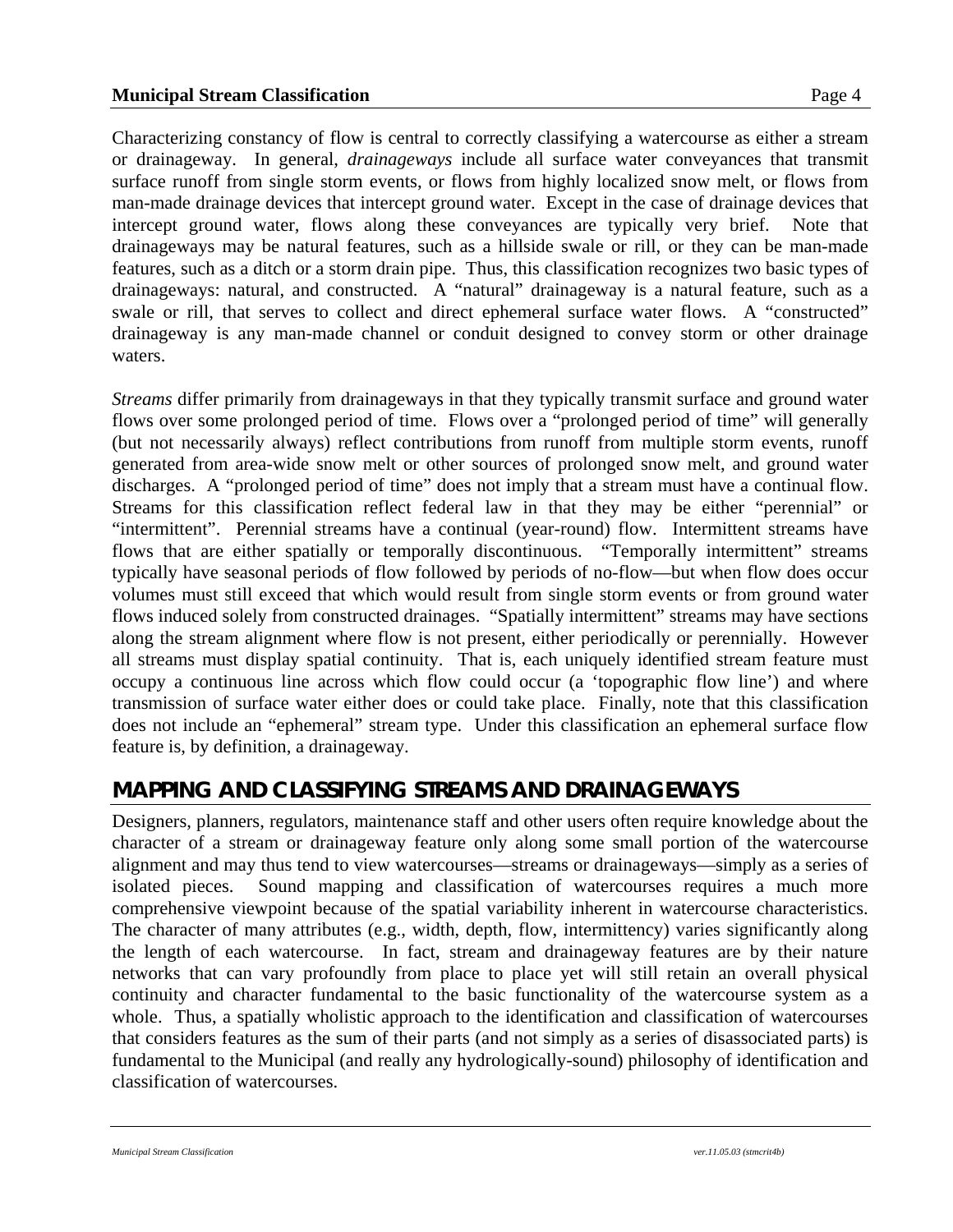#### **DEFINITIONS**

**Banks -**A continuous, or nearly continuous, topographic feature characterized by an abrupt change in ground slope adjacent to, or near, a waterbody and separating the channel or basin of the waterbody from adjacent higher ground. Banks can be approximately located by observing the ordinary high water mark (often delineated by a demarcation between terrestrial vegetation and aquatic or no vegetation, or by distinct changes in soil horizons) as well as by visual delineation of the distinct topographic break near the waterbody. (Bradley et. al. 1990) One bank may be higher than the opposite bank.

**Bed -** The floors of water bodies. Beds are the solid materials, upon which stream water typically flows or lakes are confined, and which have spatially distinct characteristics of consolidation, composition, sorting, texture, and structure reflective of the watershed and the waterbody depositional regime. Beds may be demonstrated by observance of materials of a type and character typically formed by flowing water or stillwater features within a particular region. (AGI 1984)

**Constructed** - built, shaped, or otherwise substantially modified by humans; not the predominant result of natural processes or events.

**Continual** - uninterrupted in time.

**Continuous** - uninterrupted in space.

**Channel -** An open conduit either naturally or artificially created which periodically or continually contains moving water, or which forms a connecting link between two bodies of water. (Langbein et. al. 1983; Linsley, 1982)

**Discharge Zone** – Areas where there are upward components of hydraulic head in ground water (Fetter, 1980); areas where ground water exits to the ground surface in sufficient amounts to form either perennial or intermittent seeps and surface flows.

**Drainageway** - A watercourse that does, or under developed conditions is likely to, convey storm water flows. Drainageways are characteristically ephemeral, conveying flows only in direct response to storm water runoff and for limited durations. Drainageways may be identified along undeveloped land even if surface flows do not currently occur if it can be reasonably shown that constructed or natural drainageways likely will be required to convey storm flows, or will naturally develop, as a result of increased runoff due to anticipated future land development. Drainageways do not carry perennial flows except when these flows result from contributions from constructed subsurface or other human-induced drainage (e.g., foundation drains, or ditches or storm drains that intercept groundwater). Drainageways may exist naturally along topographic flow lines or they may be constructed.

**Ephemeral flow** - brief flow or presence of water in direct response to recent precipitation or highly localized snow melt. (AGI 1984)

**Intermittent stream flow** Stream flow that is not perennial or continuous but that, when occurring, still represents a volume greater than that from a single storm event. Thus, though the surface flow is discontinuous, the character of the source(s) of the periodic flow must imply the ability to sustain the flow

*Municipal Stream Classification Criteria ver.01.01.04 (strmCrteria0104)*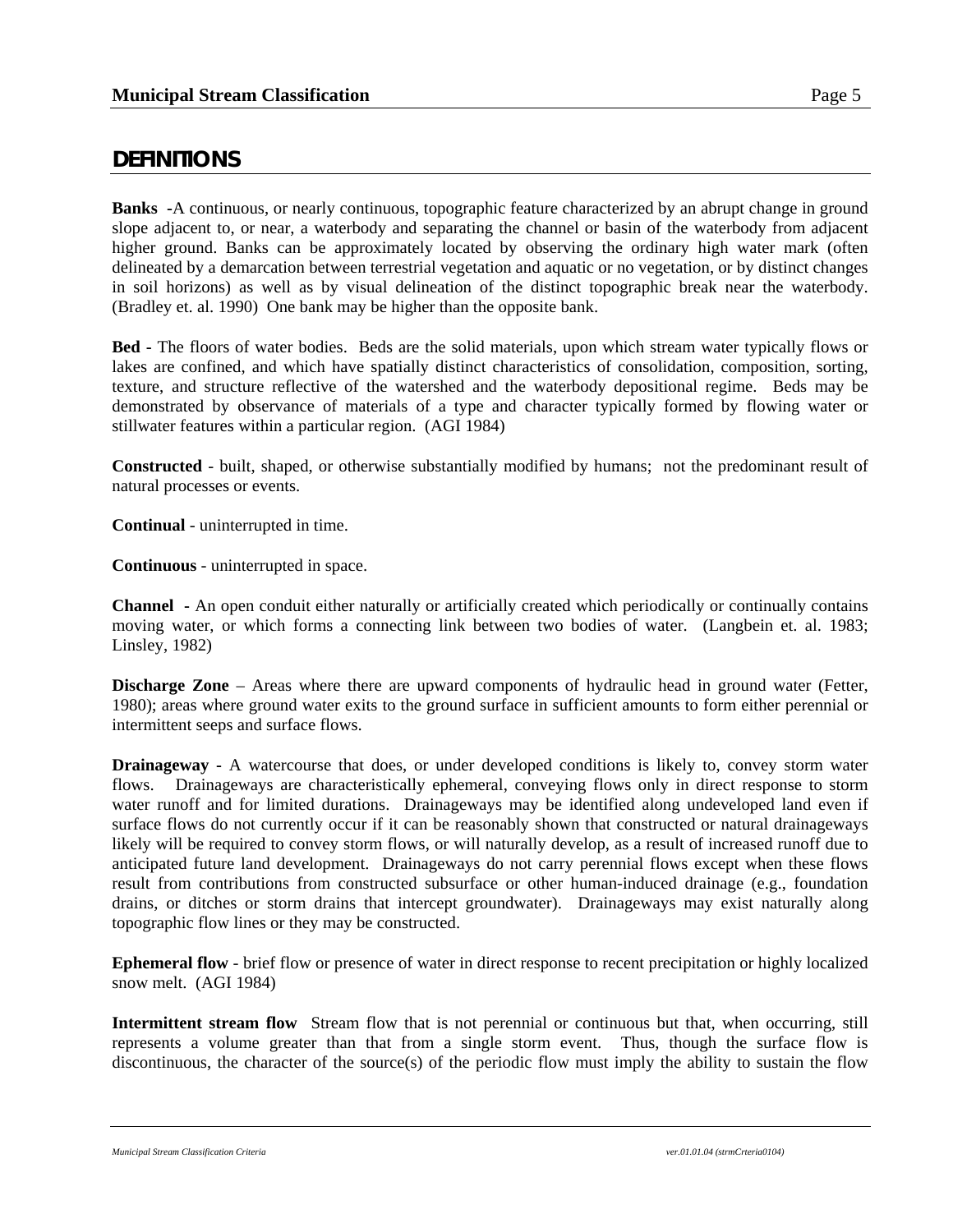over a period of time. Examples of these types of sources include groundwater, wetlands, lakes and impoundments, and snow fields and areal snowpack. Intermittent stream flow occurs when:

- The flow does not occur continually (so that over some period of time flow may not be present), but at some time of an average year flow does occur and exceeds a duration solely attributable to a response to runoff from a single storm event and the flow is not solely the result of drainage construction, or localized snow removal or disposal activities.
- The flow does not occur continuously (so that at some point in time flow may disappear and reappear from place to place), but all surface flows do occur along a common topographic flow line and can reasonably be shown to be hydrologically related. Bed and banks may also be discontinuous along this type of intermittent stream.

**Lake** – any generally perennial body of inland, open, standing water which is not actively maintained for, or constrained to, a single specific human use (e.g., wastewater treatment ponds or flood detention ponds). An inland waterbody may serve some single, important human function (e.g., water supply) but to the extent that it is maintained to serve other functions as well (e.g., provision of fish and wildlife habitat and contact recreation opportunities) it will be identified as a lake feature under this classification. To the extent that a standing body of water is controlled for a single, limited human use (exclusive of contact recreation and open fish and wildlife habitat), it will be excluded from identification as a lake under this classification system.

Lake features may include expanded parts of rivers, reservoirs behind permanent dams, and basins seasonally inundated by intermittent stream flows. (AGI, 1984) Lakes, as defined here, include natural lakes, run-of the river lakes or impoundments, abandoned "gravel pit" lakes or other constructed lakes, reservoirs, and bog ponds and lakes.

Lake features are generally not distinguished by size in this classification system so that small inland waters more commonly referred to as ponds may be identified as 'lake' features here. However, by Municipal code any area of open water with a permanent minimum surface area at ordinary high water greater than 2,500 square feet is identified as a waterbody (Municipality of Anchorage, 1996) and features meeting this criterion and other criteria as defined herein will be identified as a lake under this classification. Nevertheless, in all cases a 'lake' is characterized by open water. Thus, standing water that exists solely amongst vegetation (e.g., as in a swamp, marsh or mire) does not comprise a 'lake' feature (Mitsch and Gosselink, 1993).

**Natural** - built or shaped for the most part by geologic, meteorologic, hydrologic or non-human biologic processes; not the predominant result of human intervention or activity.

**Receiving Water -** Surface water considered as waters of the U.S., including lakes, rivers, streams (including intermittent streams), mudflats, sandflats, wetlands, sloughs, prairie potholes, wet meadows, playa lakes, or natural ponds.

**Recharge Zone** - Areas where there are downward components of hydraulic head in ground water systems (Fetter, 1980); areas where surface water tends to seep or percolate into the ground and does not resurface in the immediate vicinity, if at all.

**Perennial stream flow** – a stream flow that occurs throughout the year, except for extended periods of drought or cold.

**Stream - a** watercourse perennially or intermittently conveying waters not solely the result of constructed subsurface drainage. When a stream does flow it conveys more water than that contributed from a single storm event. In Municipal mapping each stream exists as a non-branched watercourse with only one

*Municipal Stream Classification Criteria ver.01.01.04 (strmCrteria0104)*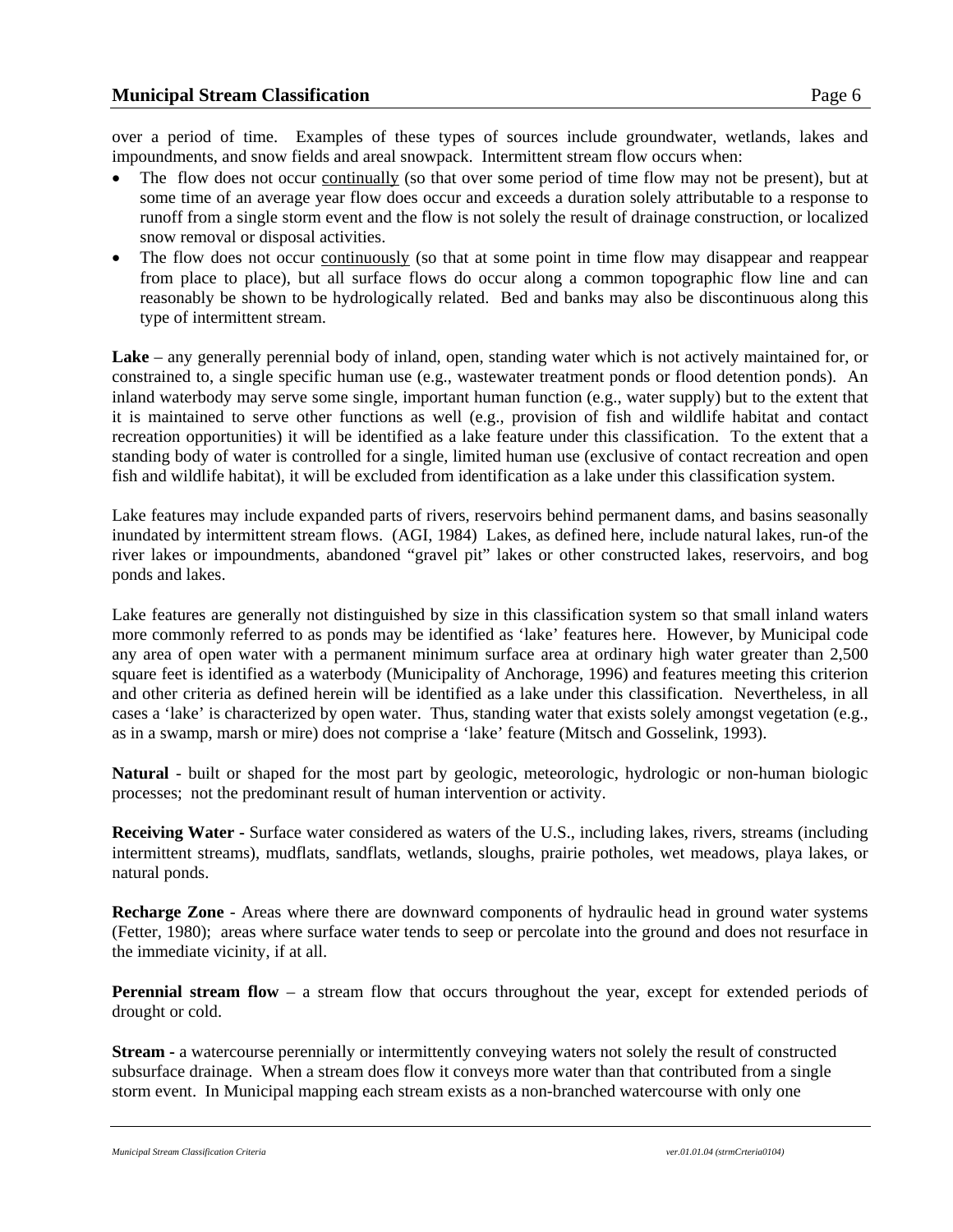#### **Municipal Stream Classification Page 7**

'headwater' source and one outlet or 'mouth', but any stream may have one or more tributary streams associated with it that contribute to its flow. A natural stream displays bed and banks except that these features may not be present locally where flow is intermittent (either spatially or temporally), or where the stream has been piped or otherwise substantially modified. Thus a stream retains its identity as a single continuous feature over its whole length even though its flow may periodically break up and disappear along its alignment. A stream's continuity from reach to reach is established through a reasonable demonstration of its actual or historic continuity of flow (perennially or intermittently) and its continuity along contiguous topographic flow lines. (Black 1979, Langbein 1960, Maidment 1992, Morisawa 1968, Anchorage Municipal Code)

**Storm Water** – flows originating from surface runoff of rainfall or snow melt.

**Topographic Flow Line** – a line of continuous fall in elevation across a land surface.

**Tributary** – a stream whose outlet is located along the course of another stream; a stream that flows into another stream.

**Wetland** – A landform feature so designated under the Anchorage Wetlands Management Plan. An area that is inundated or saturated by surface or groundwater at a frequency and duration sufficient to support, and that under normal circumstances does support, a prevalence of vegetation typically adapted for life in saturated soil conditions. Wetlands generally include swamps, marshes, bogs, and similar areas [cref Federal Clean Water Act, Section 404, Part 328.3, 7(b)] (Municipality of Anchorage, 1996).

**Watercourse -** a natural channel produced wholly or in part by the flow of surface water, or any artificial channel constructed for the conveyance of surface water. (AGI, 1984) Also any topographic flow line that either does, or under developed conditions is likely to, accumulate and convey substantial storm water flows. Also any conveyance, whether an open channel or closed conduit, constructed wholly or in part for the transport of storm water runoff. Watercourses include all surface water conveyance features and can be further classified under the Municipal classification system as either "streams" or "drainageways".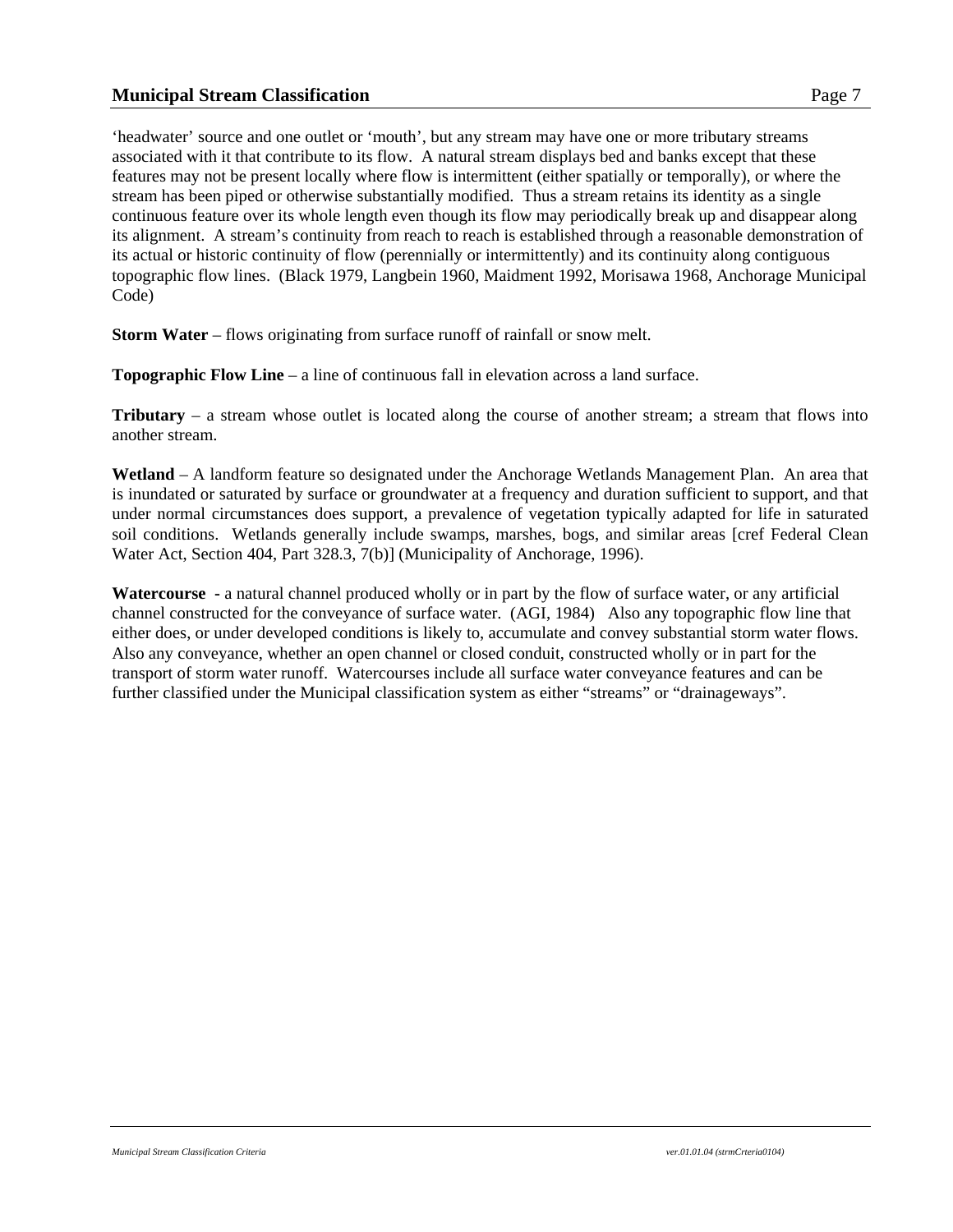#### **REFERENCES**

AGI. Bates, Robert L. and Julia A. Jackson, editors 1984. Dictionary of Geological Terms, Third Ed. prepared by the American Geological Institute. Anchor Press/Doubleday. Garden City, NY.

Black, Henry Campbell, M.A. 1968. Black's Law Dictionary. West Publishing Co. St. Paul, Minnesota

Chorley, R.J. and P.F. Dale. 1972. Cartographic Problems in Stream Channel Delineation. in Cartography. Australian Institute of Cartographers. 7:150-162. in River Networks. edited by R.S. Jarvis and M.J. Woldenberg.

Fetter, Jr., C.W. 1980. Applied Hydrogeology. Charles E. Merrill Publishing Co., Columbus, Ohio.

Langbein, W.B. and K.T. Iseri. 1960. General Introduction and Hydrologic Definitions. Geological Survey Water Supply Paper 1541-A. U.S. Government Printing Office, Washington, D.C.

Leopold, L.B., M.G. Wolman, J.P. Miller. 1964. Fluvial Processes in Geomorphology. W.H. Freeman and Company. San Francisco.

Linsley, Jr., J.R., M. A. Kohler, J.L.H. Paulus. 1982. Hydrology for Engineers, Third Ed. McGraw-Hill. New York.

Maidment, D.R., editor. 1993. Handbook of Hydrology. McGraw Hill, Inc. New York.

Mitsch, William J. and James G. Gosselink. 1993. Wetlands, Van Nostrand Reinhold, New York.

Morisawa, Marie. 1968. Streams: Their Dynamics and Morphology. McGraw Hill. New York.

Municipality of Anchorage, April 1996. Anchorage Wetlands Management Plan. Department of Community Planning and Development.

Municipality of Anchorage, August 31, 1998. Anchorage Municipal Charter, Code and Regulations, Title 21, Land Use Planning.